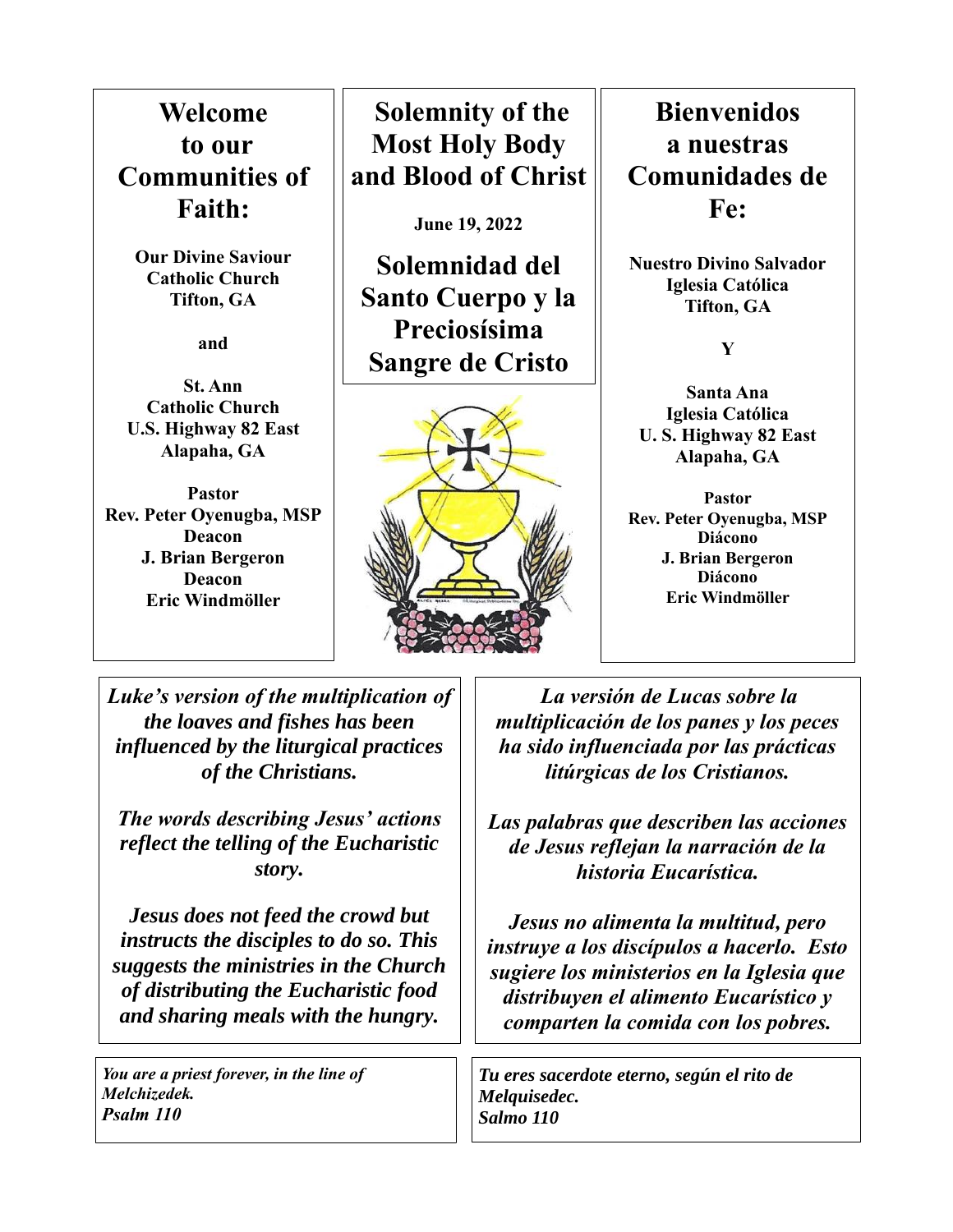| <b>Our Divine Saviour</b>                                                                                                                                                                                                                                                                                                                                                                                                                                                                                                             | <b>Parish Council Members 2021-2022</b>                                                                                                                                                                                                                                                                                                                                                                             |  |
|---------------------------------------------------------------------------------------------------------------------------------------------------------------------------------------------------------------------------------------------------------------------------------------------------------------------------------------------------------------------------------------------------------------------------------------------------------------------------------------------------------------------------------------|---------------------------------------------------------------------------------------------------------------------------------------------------------------------------------------------------------------------------------------------------------------------------------------------------------------------------------------------------------------------------------------------------------------------|--|
| Office Phone / Teléfono de Oficina: 229-382-4600<br>Fax: 229-382-7611<br>Email / Correo Electrónico: ods@friendlycity.net<br>Website / Página Web: odsparishtifton.org<br>Office Address / Dirección de la Oficina: 211 E. 12th Street<br>Church Address / Dirección de la Iglesia: 1205 Love Avenue,<br>Tifton, GA 31794<br>Mailing Address /Dirección de correo postal: P.O. Box 212,<br>Tifton, GA 31793<br>Office Hours / Horas de Oficina<br>Monday – Thursday / Lunes a Jueves: $10:00$ a.m. $-12:00$ p.m.<br>$2:00$ pm $-5$ pm | <b>Miembros del Consejo Parroquial 2021-2022</b><br>Tania Bautista<br>Tbautista122898@gmail.com<br>deborahblakey@hotmail.com<br>Debbie Blakey<br>Gary Burtle<br>gburtle@uga.edu<br>Juan Carlos Diaz<br>jcdiaz97@gmaail.com<br>pkemerait@gmail.com<br><b>Bob Kemerait</b><br>Claudia Mejia<br>Claudiaaguilar77@hotmail.com<br>Amalia Ramirez Silos Amaliaramirez83@yahoo.com<br>Martha Solis<br>marlettfol@gmail.com |  |
| Friday / Viernes: Closed / Cerrado<br>Any new parishioners who would like to register, please call<br>the parish office<br>Cualquier nuevo feligrés que desee registrarse, por favor llame a la oficina pa-<br>rroquial<br>Please see back of bulletin for Mass Times / Por favor, vea<br>el reverso del boletín para el horario de Misas                                                                                                                                                                                             |                                                                                                                                                                                                                                                                                                                                                                                                                     |  |
| <b>Contact Information</b><br>Información de contacto<br>Pastor: Fr. Peter Oyenugba, MSP<br>382-4600 X109<br>father peter@odstifton.com<br>Parish Secretary/ Secretario de la Parroquia:<br>Francisco Agostini<br>382-4600 X107                                                                                                                                                                                                                                                                                                       | Knights of Columbus / Caballeros de Colón:<br>Gary Burtle<br>386-4330<br>Council of Catholic Women /Consejo de Mujeres Católicas:<br>238-2510<br>Carolyn Slade                                                                                                                                                                                                                                                      |  |

- frank@odstifton.com
- Parish Secretary/ Secretaria de la Parroquia:
	- Joann Prostko 382-4600 X101
		- joann@odstifton.com
- Diacon/Diácono: J Bryan Bergeron [jbb@jesusrocksministry.com](about:blank) Diacon/Diácono: Eric Windmoller - [eric.windmoller@gmail.com](about:blank)

Finance Committee / Comité de finanzas: John Wyatt Bookkeeper / Contador: Kevin Frizzell

### **Requests for Prayers / Solicitudes de Oraciones**

Liturgical (liturgy) /Litúrgica (liturgia):

CCD Coordinator / Coordinador de CCD:

• Margo Martin 382-2442

EDGE Youth Ministry/Life Teen / Ministerio de Juventud:

Choir Contact : Becky Jarboe 386-4434

Lidia Córdova & Chip Daughtry Grupo Guadalupano – Bernardino Silos 402-9497 Hispanic CCD Coordinator: Francisco Agostini 382-4600

Mary McKinnon 382-4600 • Mayra Moreno 229-402-5246

• Barry Miburo 382-4600

### **Please pray for the sick and those who have requested our prayers / Por favor, oren por los enfermos y por aquellos que han pedido nuestras oraciones:**

Allison Brannan, Rachel Brantley, James Brown, Brady, Carol Budnick, Erica Carroll, Mary Carroll, Tommy Carroll, Sean Winn Carampatan, Bob & Sheila Cartwright, Margarie D'Souva, John Creel, Tina DeWees, Carlos & Carrie Fletcher, Lauren Marie Fletcher, Judy Fraelich, Rodolfo Herandez-Labastida, Wayne Harrell, Zoe Hobby, Chloe Kendrick, David LaForest, Isaac Lindsey, Randy Long, Raeleigh Jane McCartha, Bob McDuffie, Andrew Meredith, Susana Melgar, Thomas Norris, Butch Parker, Charles Phenicie, John Potlanus, Katy Podagrosi, Miller Blake Prostko, Nancy Quynn, Marian Robinson, Rosalie Rohrer, Arlene Ruse, Josephine Sehramski, Marlena Smith, Sterling Saunders, Robbi Scarbrough, Wayne Scarbrough, John B. Sherlock, Cissy Sanii, James Smith, Kaylon Spurlock, Jamie Thompson, Jennifer Unis, Dowson Bedore, Debra Vazquez, Sonia Webb

### **Pray for our Military / Por favor rezar por nuestras Fuerzas Armadas:**

Anthony Caucci, Jonathan Elder, Clayton F. Gibbs, Terry Jones, James Olands, Angel Olivos, Bong Tanesco, Aurelio Tovar, Gregory Camargo, Michael Gibbons, Jackson Bergeron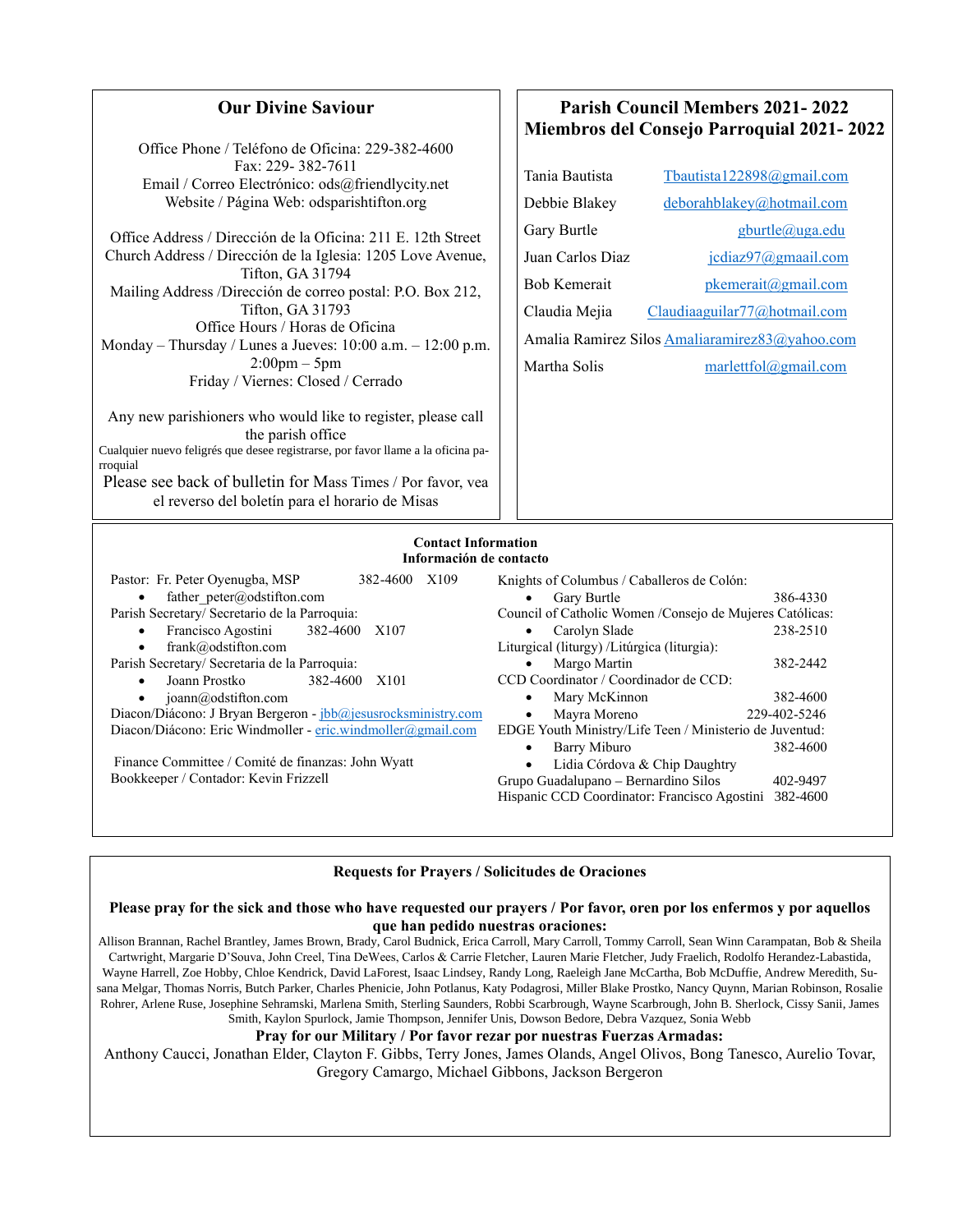## **Announcements: June 18 & 19**

## **Book Discussion Group:**

The next book club meeting is scheduled for Monday, July 11th at 7pm in the CCD building. We will be discussing "A Good Man is Hard to Find and Other Stories" by Flannery O'Connor. Everyone is invited. Just obtain a copy of the book, read it and join us!

## **Changes to your Family information:**

If you have any changes in your family's information (new address, new phone number, addition to your family, new email address, etc.) please let the parish office know so that we can keep our records current. If you are not a registered member of our parish and would like to be, please call the office for a registration form.

## **Anuncios: 18 y 19 de Junio**

### **Grupo de Discusión de un Libro:**

La próxima reunion del Club del Libro será el Lunes 11 de Julio a las 7 pm en el Edificio de Catequesis. Estaremos discutiendo "A Goof Man is Hard to Find and Other Stories" por Flannery O'Connor. Todos están invitados. Solo obten una copia del libro, léela y reénete con nosotros.

## **Cambios en tu Información Familiar.**

Si tienes algun cambio en tu información familiar (nueva dirección, nuevo número de teléfono, añadir otro miembro familiar, nuevo email, etc.) por favor, déjale saber a la oficina para poder mantener nuestros archivos al día. Si no estás registrado como miembro de nuestra Parroquia y quisieras serlo, por favor, llama a la oficina y pide los papeles de registración.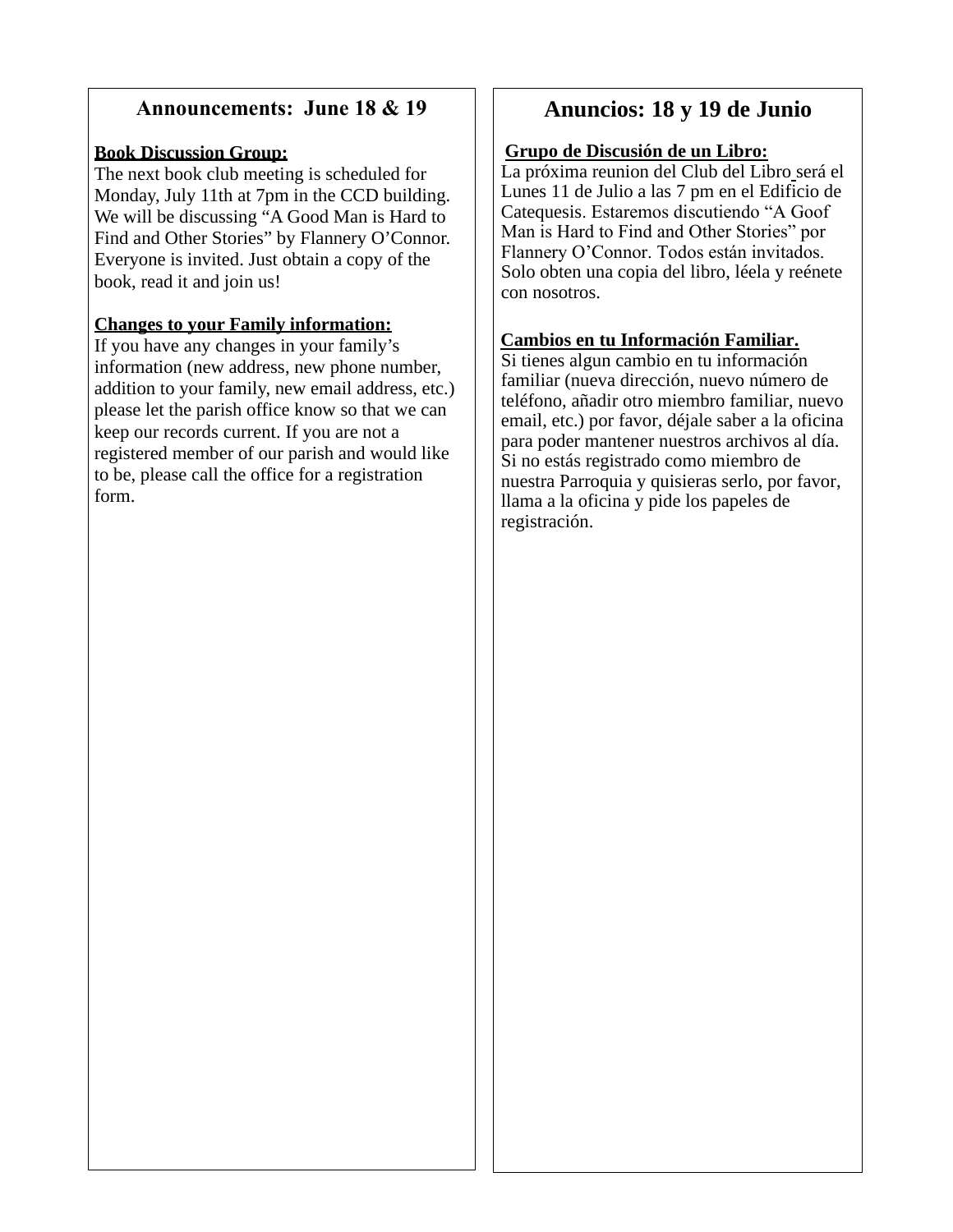# **Good News!**

### **June 19, 2022**

*The Most Holy Body and Blood of Christ (Corpus Christi) (C)*

### **Gn 14:18–20; 1 Cor 11:23–26; Lk 9:11b–17**

Bread and wine, the basics for most Mediterranean diets, are featured in the readings for this feast. They were the gifts that were offered to God Most High by the priest-king Melchizedek, as stated in Genesis. Since these gifts represent the staples of life, such a sacrifice was offered because it symbolized the offering of life itself. Who was this mysterious man who blessed Abram when Abram usually blessed others? We have no answer.

This theme of bread and wine shifts a bit in the Gospel passage. There the meal consisted of bread and fish, traditional fare of fisher folk. Hence, this meal also symbolized life. We stand open-mouthed when we realize the multitude of people who were fed on such a sparse amount of food. How could this happen? Mystery abounds!

In the first reading the essence of life is offered to God. In the Gospel the essence of life is offered to the people. It is in Paul's letter that we find the high point of the readings and of the feast itself. There Paul proclaims what was probably one of the earliest eucharistic formulas of the early Church. It ends with an admonition from Christ himself: "Do this in remembrance of me" (1 Corinthians 11:24). Here the bread and wine that was first offered to God, and then offered to the people, is the very Body and Blood of the Lord Jesus Christ. This remembrance of his death is really a celebration of life. The mystery here is incomprehensible.

### *Sr. Dianne Bergant, CSA*

© 2022 Liguori Publications, Liguori, MO 63057-9999. Printed in U.S.A. Imprimatur: "In accordance with c. 827,<br>permission to publish has been granted on November 2, 2021, by the Most Reverend Mark S. Rivituso, Auxiliary<br>Bi contained in this work. It does not imply any endorsement of the opinions expressed in the publication; nor is any liability assumed by this permission." No part of this work may be used in any form without the prior written per-<br>mission of Liguori Publications. Scripture texts in this work are taken from the New American Bible, revise © 2010, 1991, 1986, 1970 Confraternity of Christian Doctrine, Inc., Washington, DC. All Rights Reserved. To order Liguori Sunday Bulletins, call 800-325-9521.

## Buenas noticias

**19 de junio de 2022**

*El Santísimo Cuerpo y Sangre de Cristo (Corpus Christi) (C)*

### **Gn 14:18–20; 1 Cor 11:23–26; Lc 9:11b–17**

El pan y el vino, básicos en la mayoría de las dietas mediterráneas, aparecen en las lecturas de esta fiesta. Eran los dones que ofrecía al Dios Altísimo el rey-sacerdote Melquisedec, como se indica en el Génesis. Dado que estos dones representan los alimentos básicos de la vida, se ofrecía este sacrificio porque simbolizaba la ofrenda de la vida misma. ¿Quién era este misterioso hombre que bendecía a Abram cuando éste solía bendecir a otros? No tenemos respuesta.

Este tema del pan y el vino cambia un poco en el pasaje del Evangelio. Allí la comida consistía en pan y pescado, comida tradicional de los pescadores. Por tanto, esta comida también simbolizaba la vida. Nos quedamos con la boca abierta cuando nos damos cuenta de la multitud de personas que fueron alimentadas con tan poca cantidad de comida. ¿Cómo pudo ocurrir esto? ¡El misterio abunda!

En la primera lectura se ofrece a Dios la esencia de la vida. En el Evangelio, la esencia de la vida se ofrece al pueblo. Es en la carta de Pablo donde encontramos el punto culminante de las lecturas y de la propia fiesta. Allí Pablo proclama lo que probablemente fue una de las primeras fórmulas eucarísticas de la Iglesia primitiva. Termina con una advertencia del propio Cristo: "Haced esto en memoria mía" (1 Corintios 11:24). Aquí, el pan y el vino que se ofrecieron primero a Dios, y luego al pueblo, son el Cuerpo y la Sangre mismos del Señor Jesucristo. Este recuerdo de su muerte es realmente una celebración de la vida. El misterio aquí es incomprensible.

*Hna. Dianne Bergant, CSA*

© 2022 Liguori Publications, Liguori, MO 63057-9999. Impreso en los Estados Unidos de América. *Imprimotur:*<br>"Conforme al CIC 827, el 2 de noviembre de 2021 ha sido concedido el permiso de publicación por el rever-<br>endísim la obra no contiene contradicciones con las enseñanzas de la Iglesia Católica. Este permiso no implica la aprobación de las opiniones que se expresan en ella ni con él se asume responsabilidad alguna por posibles per-juicios". Ninguna parte de esta obra puede ser utilizada en forma alguna sin previa autorización escrita de Liguori Publications. Los textos escriturales que aparecen en esta obra han sido tomados de the *New American Bible*, edición revisada © 2010, 1991, 1986, 1970 Confraternity of Christian Doctrine, Inc., Washington, DC. Todos los derechos reservados. Para hacer pedidos del Boletín Dominical de Liguori, llame al 800-325-9521 o visite Liguori.org.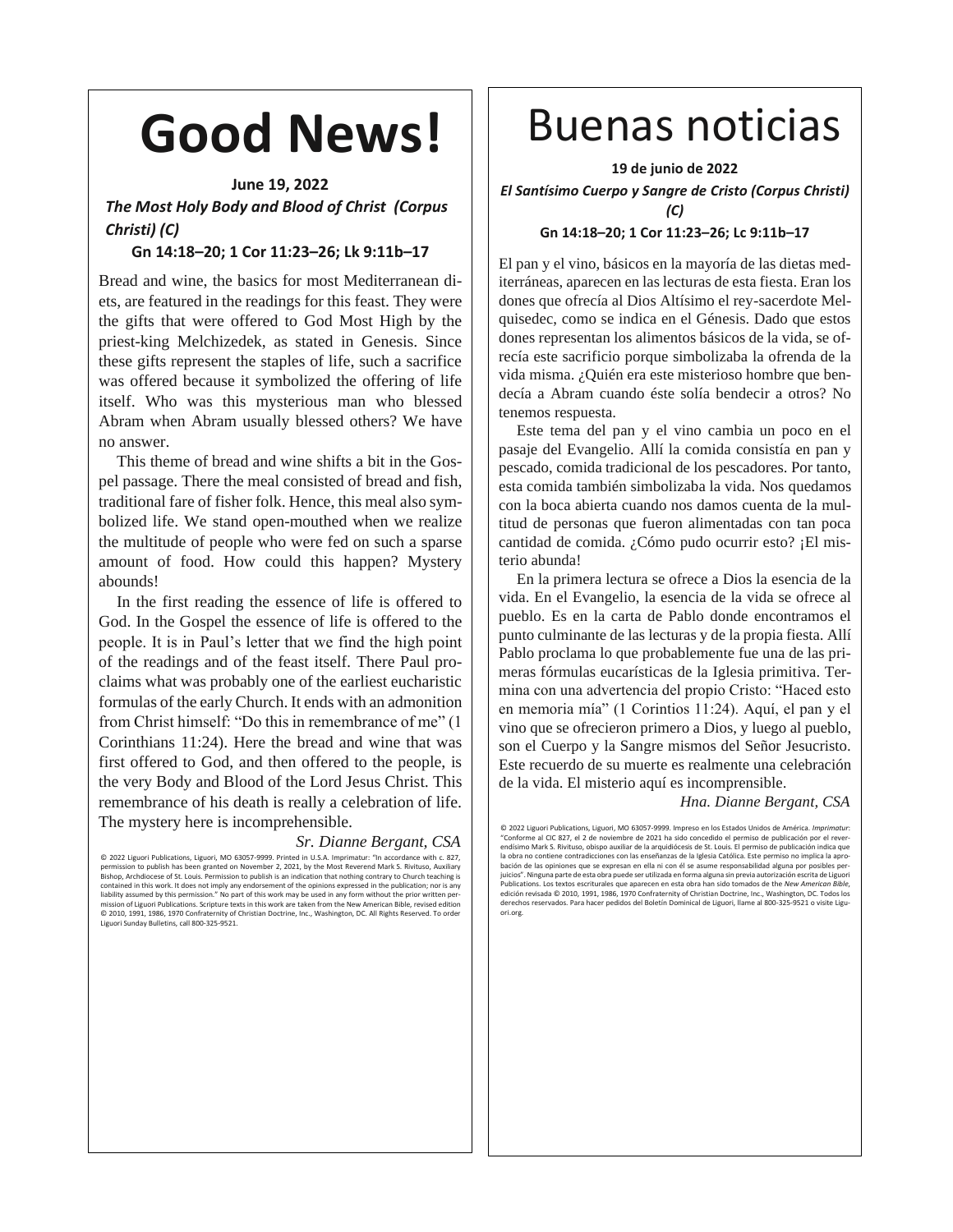# *Dear Padre*

### **June 19, 2022**

### *Don't we discriminate against other Christians when we don't celebrate the Eucharist with them?*

You must keep the Church's intentions in mind: Are we excluding to make people feel left out, or are we excluding to uphold the dignity and sanctity of the Eucharist?

Everyone is welcome to celebrate the Eucharist there's only one part they can't participate in. That might sound like a cop-out, but Catholics believe that the Eucharist is the actual Body and Blood of Christ. For it to be true communion, everyone who receives it must believe the same thing about it.

In its "Guidelines for the Reception of Communion," the US Conference of Catholic Bishops says, "Because Catholics believe that the celebration of the Eucharist is a sign of…the oneness of faith, life, and worship, members of those churches with whom we are not yet fully united are ordinarily not admitted to Holy Communion. Eucharistic sharing in exceptional circumstances by other Christians requires permission" as outlined in "canon law.…All who are not receiving Holy Communion are encouraged to express in their hearts a prayerful desire for unity with the Lord Jesus and with one another."

> *Fr. Patrick Keyes, CSsR Sundaybulletin@Liguori.org*

## *Querido Padre*

**19 de junio de 2022**

*¿No discriminamos a otros cristianos cuando no celebramos la Eucaristía con ellos?*

Hay que tener en cuenta las intenciones de la Iglesia: ¿Excluimos para que la gente se sienta excluida, o excluimos para defender la dignidad y la santidad de la Eucaristía?

Todos son bienvenidos a celebrar la Eucaristía; sólo hay una parte en la que no pueden participar. Esto puede parecer una excusa, pero los católicos creen que la Eucaristía es el Cuerpo y la Sangre de Cristo. Para que sea una verdadera comunión, todos los que la reciben deben creer lo mismo.

En sus "Directrices para la Recepción de la Comunión", la Conferencia de Obispos Católicos de Estados Unidos dice: "Debido a que los católicos creen que la celebración de la Eucaristía es un signo de... la unidad de la fe, la vida y el culto, los miembros de aquellas iglesias con las que aún no estamos plenamente unidos no son normalmente admitidos a la Santa Comunión. La participación en la Eucaristía en circunstancias excepcionales por parte de otros cristianos requiere un permiso", como se indica en el "derecho canónico.... Se anima a todos los que no reciben la Sagrada Comunión a que expresen en sus corazones un deseo de oración por la unidad con el Señor Jesús y con los demás".

> *P. Patrick Keyes, CSsR Sundaybulletin@Liguori.org*

© 2022 Liguori Publications, Liguori, MO 63057-9999. Impreso en los Estados Unidos de América. *Imprimatur*:<br>"Conforme al CIC 827, el 2 de noviembre de 2021 ha sido concedido el permiso de publicación por el reverendísimo Mark S. Rivituso, obispo auxiliar de la arquidiócesis de St. Louis. El permiso de publicación indica que la obra no contiene contradicciones con las enseñanzas de la Iglesia Católica. Este permiso no implica la apro-bación de las opiniones que se expresan en ella ni con él se asume responsabilidad alguna por posibles perjuicios". Ninguna parte de esta obra puede ser utilizada en forma alguna sin previa autorización escrita de Liguori Publications. Los textos escriturales que aparecen en esta obra han sido tomados de the *New American Bible*, edición revisada © 2010, 1991, 1986, 1970 Confraternity of Christian Doctrine, Inc., Washington, DC. Todos los derechos reservados. Para hacer pedidos del Boletín Dominical de Liguori, llame al 800-325-9521 o visite Liguori.org

<sup>© 2022</sup> Liguori Publications, Liguori, MO 63057-9999. Printed in USA. *Imprimatur: "*In accordance with CIC 827, per-<br>mission to publish was granted on November 2, 2021, by the Most Reverend Mark S. Rivituso, Auxiliary Bish in this work. It does not imply any endorsement of the opinions expressed in the publication; nor is any liability assumed by this permission." No part of this work may be used in any form without the prior written permission of<br>Liguori Publications. Scripture texts in this work are taken from the New American Bible, revised edition © Sunday Bulletins, call 800-325-9521, or visit Liguori.org.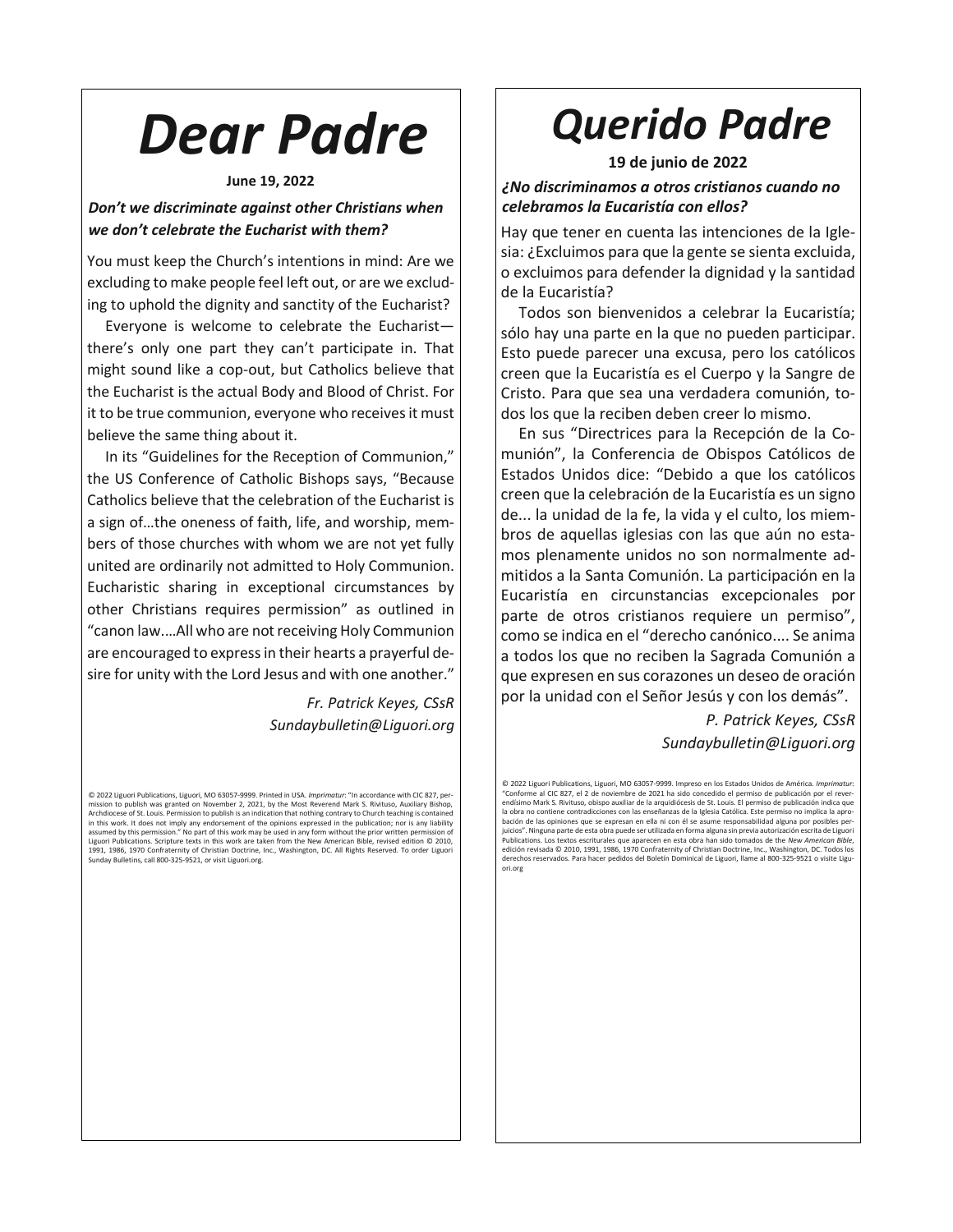*June 19, 2022 Solemnity of the Most Holy Body and Blood of Christ*

> *Readings: Genesis 14:18-20 1 Corinth 11:23-26 Luke 9:11-17*

*Theme: Jesus continues to offer himself to us and feed us in the Holy Eucharist.*

*Question of the week: How can you prepare yourself to be nourished by Jesus in the Eucharist this week? ------------------------*

> *June 26, 2022 Thirteenth Sunday In Ordinary Time*

> > *Readings: 1 Kings 19:16-21 Galatians 5:1-18 Luke 9:51-62*

*Theme: We are all invited to "Come follow".*

*Question of the week: Name a time this past week that you followed Jesus even though you had many excuses.*

*19 de Junio del 2022 Solemnidad del Cuerpo y la Sangre de Cristo*

> *Lecturas: Génesis 14:18-20 Corintios 11:23-26 Lucas 9:11-17*

*Tema: Jesús continúa ofreciéndose a si mismo a nosotros y nos alimenta en la Eucaristía.*

*Pregunta de la semana: ¿Cómo te puedes preparar tu mismo para ser alimentado por Jesús en la Eucaristía esta semana??*

*\_\_\_\_\_\_\_\_\_\_\_\_*

*26 de Junio del 2022 Decimotercer Domingo del Tiempo Ordinario*

> *Lecturas: 1 Reyes 19:16-21 Gálatas 5:1-18 Lucas 9:51-62*

*Tema: Todos somos invitados a "Ir y seguirlo.*

*Pregunta de la semana: Menciona un tiempo en esta pasada semana en que seguiste a Jesus aunque tenías muchas excusas.*

#### *ODS LITURGY TEAM*

*Saturday, June 25, 2022 – 5:00 pm Fr. Peter Oyenugba, MSP LECTOR 1: .Jim Laycock LECTOR 2: Jim Laycock EUCHARISTIC MINISTER: Susan Benson SACRISTAN: Eloise Stone* 

*Sunday, June 26, 2022 – 9:00 am Fr. Peter Oyenugba, MSP LECTOR 1: Jamie Bobula LECTOR 2: Jamie Bobula EUCHARISTIC MINISTER: Ben Fraelich SACRISTAN: Claudia Agiluar*

#### *EQUIPO DE LITURGIA DE ODS*

*Sabado, 25 de Junio, 2022 – 7:00 pm Fr. Peter Oyenugba, MSP LECTOR 1: Eleno Popoca LECTOR 1: Eleno Popoca MINISTRO DE LA EUCARISTIA: Eustaquio Barrios SACRISTAN:* 

*Domingo, 26 de Junio de 2022 - 1:30 pm Fr. Peter Oyenugba, MSP LECTOR 1: Nélida Bautista LECTOR 1: Nélida Bautista MINISTRO DE LA EUCARISTIA: Hilario Ramirez SACRISTAN:* 

### **Protecting Our Youth:**

Diocesan policy requires all diocesan adult employees and volunteers who minister to the youth of the diocese attend VIRTUS (safe environment) awareness training undergo a background check, and read and sign the Diocesan "Code of conduct for working with minors" prior to commencing their ministry. The Office for the Protection of Children and Young People, toll free reporting hotline: (888) 357-5530.

### **Protegiendo a nuestros jóvenes:**

La política diocesana requiere que todos los empleados y voluntarios adultos que ministran a los jóvenes de la diócesis asistan a la formación de concienciación VIRTUS (ambiente seguro) para someterse a una verificación de antecedentes, lean y firmen el "Código de conducta diocesano para trabajar con menores" antes de comenzar su ministerio. La Oficina para la Protección de la Infancia y la Juventud, línea directa gratuita de informes: (888) 357-5530.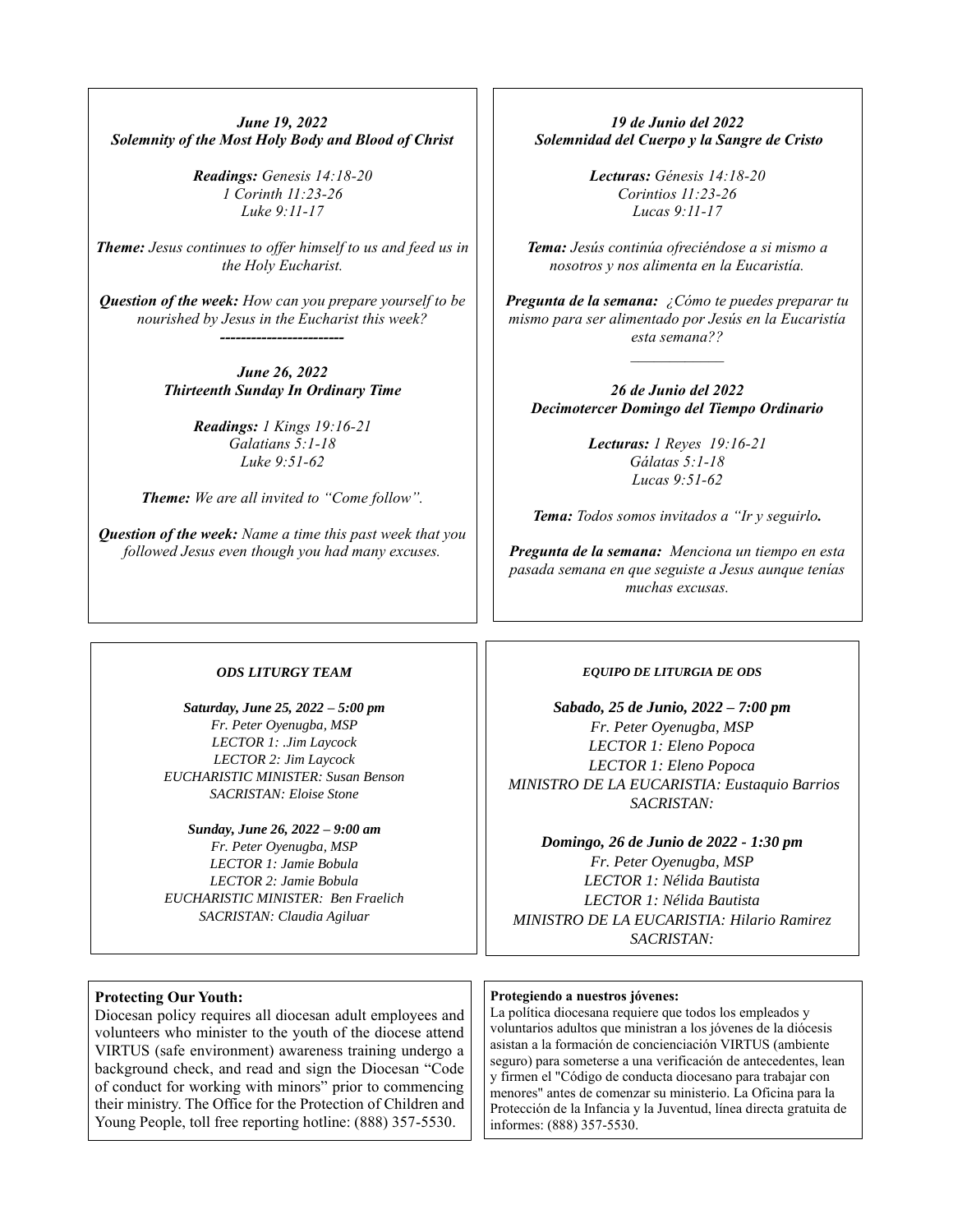## EVENTS of the WEEK:

Saturday, June 18

Mass at ODS [+Felix Vereen 5:00 pm (David & Christine Kennedy)] Spanish Mass at ODS (For ODS Parishioners) 7:00 pm

### Sunday, June 19 Happy Father's Day

Mass at ODS [+Charles Dillehay 9:00 am (John & Tracey Wyatt)] Mass at St.Ann (For St.Ann Parishioners1) 1:15 am Spanish Mass at ODS (For ODS Parishioners 1:30 pm

### Monday, June 20 *NO Mass at ODS*

Tuesday, June 21 Mass at ODS 5:30 pm

Wednesday, June 22 Mass at ODS 8:00 am English Choir Practice 7:00 pm

> Thursday, June 23 Mass at ODS 8:00 am

### Friday, June 24

Mass at ODS 5:30 pm 1 Hour Eucharistic Adoration 6:00 pm

### Saturday, June 25 2nd Coll: Peter's Pence

Mass at ODS [+Felix Vereen 5:00 pm (David & Christine Kennedy)] Spanish Mass at ODS (For ODS Parishioners) 7:00 pm

### Sunday, June 26 2nd Coll: Peter's Pence

Mass at ODS (For ODS Parishioners) 9:00 am Mass at St.Ann (For St.Ann Parishioners) 11:15 am Spanish Mass at ODS (For ODS Parishioners) 1:30 pm

## EVENTOS DE LA SEMANA:

Sábado, 18 de Junio

Misa en ODS (+Felix Vereen) 5:00 pm (David & Christine Kennedy) Misa en Español (Feligreses de ODS) de 7:00 pm

> Domingo 19 de Junio Feliz Día de los Padres

Misa en ODS (+Charles Dillehay) 9:00 am (John & Tracey Wyatt) Misa en St. Ann (Feligreses de St. Ann) 11:15 am Misa en Español (Por feligreses de ODS) 1:30 pm

> Lunes, 20 de Junio No Misa en ODS

Martes, 21 de Junio Misa en ODS a las 5:30 pm

Miércoles, 22 de Junio Misa en ODS 8:00 am Ensayo del Coro Inglés 7 pm

Jueves, 23 de Junio Misa en ODS – 8:00 am

Viernes, 24 de Junio Misa en ODS 5:30 pm I Hora de Adoración Eucarística 6:00 pm

### Sabado, 25 de Junio

2da. Colecta: Peter's Pence (Obras de Caridad del Papa) Misa en ODS (+Felix Vereen) 5:00 pm (David & Christine Kennedy) Misa en Español (Feligreses de ODS) 7:00 pm

### Domingo, 26de Junio

 2da. Colecta: Peter's Pence (Obras de Caridad del Papa) Misa en ODS (Feligreses de ODS) 9:00 am Misa en St. Ann (Feligreses de St. Ann) 11:15 am Misa Español en ODS (Feligreses de ODS) 1:30 pm